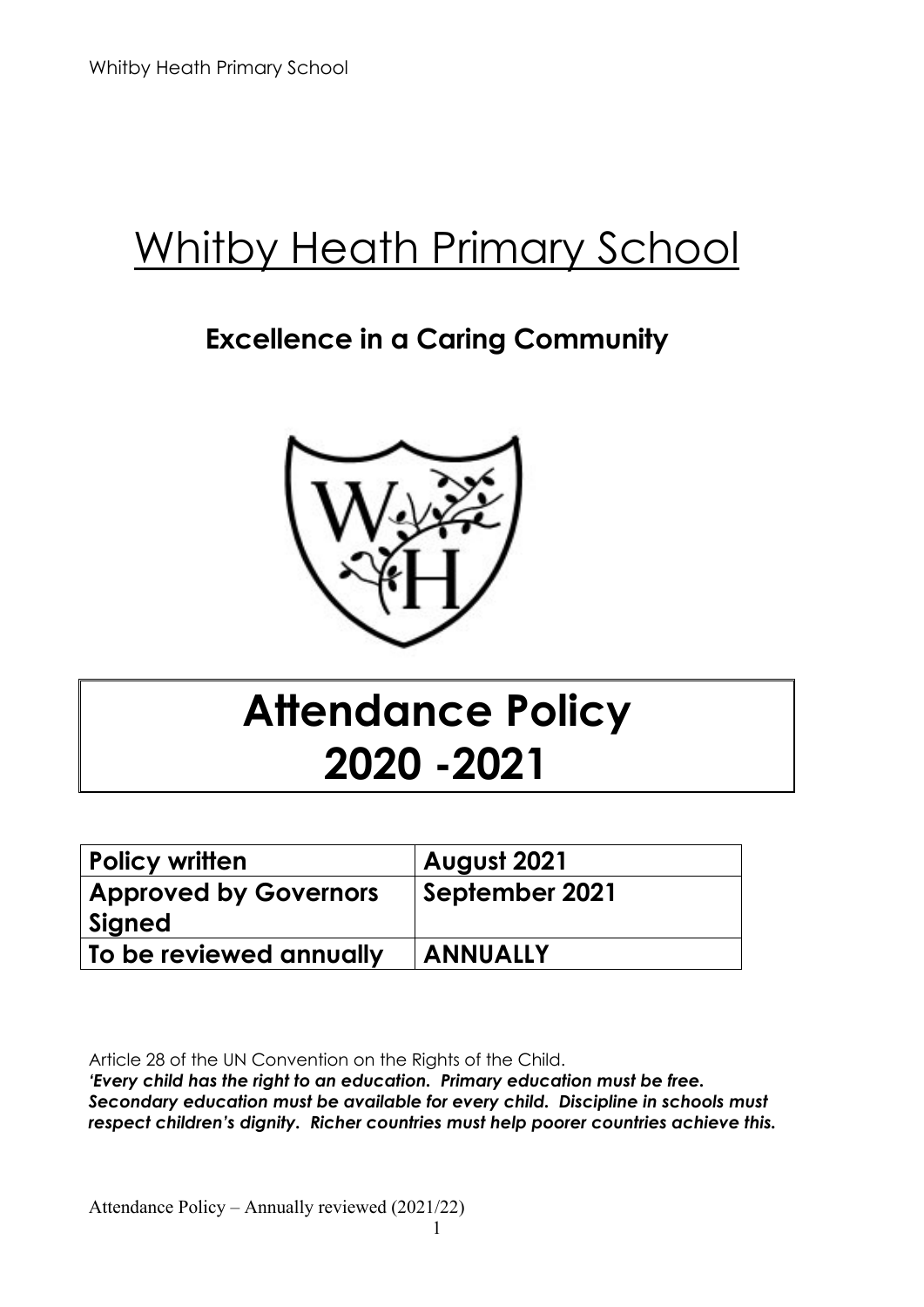#### **Introduction**

At Whitby Heath Primary School we expect children to attend school every day, as long as they are fit and healthy enough to do so.

Excellent attendance and punctuality is important if children are to benefit from everything school has to offer. Whitby Heath believes that regular attendance at school is vital for children to be successful.

School education lays the vital foundations of a child's life and research clearly demonstrates the link between regular attendance, punctuality and educational progress and attainment.

Parents/carers and the school staff are partners in making this a success and this partnership is very important to the school. As a school, we will encourage parents and carers to ensure that your child achieves maximum possible attendance and that any problems that prevent this are identified and acted on promptly.

As parents/carers, it is your responsibility to ensure your child/children arrive at school and return home safely.

Our attendance policy aims to:

- $\checkmark$  support children and their parents/carers in the establishment of the highest possible levels of attendance and punctuality;
- $\checkmark$  ensure that all children have full and equal access to the best education that we can offer in order to increase learning;
- $\checkmark$  enable children to progress smoothly, confidently and with continuity through the school;
- $\checkmark$  make parents/carers aware of their legal responsibilities;
- $\checkmark$  ensure attendance meets Government and Local Authority targets

#### **Expectations**

We expect that all children will:

- $\checkmark$  attend school every day as long as they are fit and healthy enough to do so
- $\checkmark$  attend school punctually
- $\checkmark$  attend appropriately prepared for the day
- $\checkmark$  discuss promptly with their class teacher or school office any problems that may affect their school attendance.

We expect that all parents and carers will:

- $\checkmark$  ensure regular school attendance and be aware of their legal responsibilities
- $\checkmark$  ensure that their child arrives at school punctually and prepared for the school day
- $\checkmark$  ensure that they contact the school daily of absence or if known in advance, whenever their child is unable to attend school
- $\checkmark$  contact school promptly whenever any problem occurs that may keep their child away from school
- $\checkmark$  notify the school of any home circumstances that might affect the behaviour and learning of their child
- $\checkmark$  notify school immediately of any changes to contact details

# School will:

- $\checkmark$  provide a welcoming atmosphere
- $\checkmark$  provide a safe learning environment
- $\checkmark$  provide a sympathetic response to any child's or parent's/carer's concerns
- $\checkmark$  keep regular and accurate records of AM and PM attendance and punctuality, monitor individual child's attendance and punctuality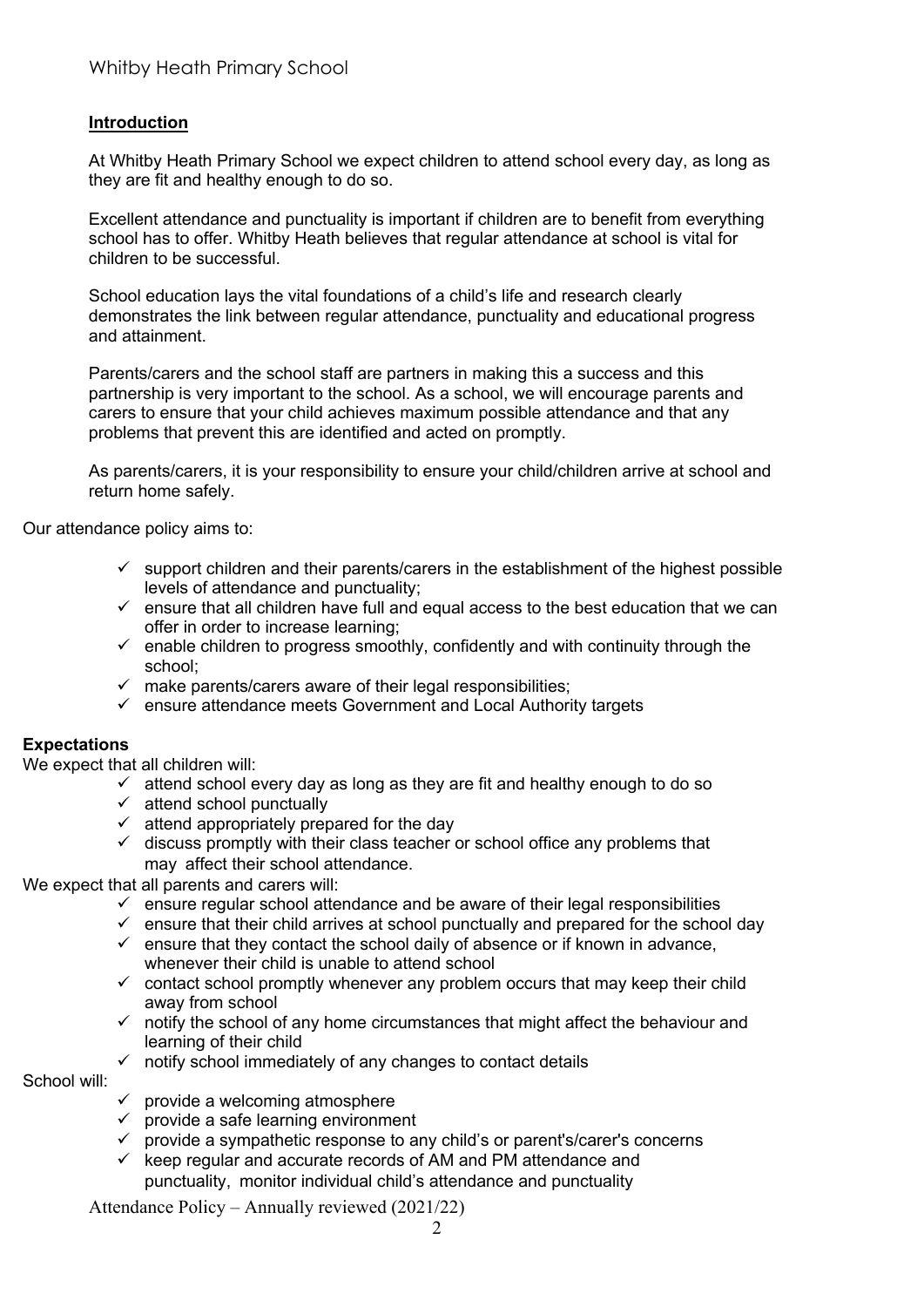- $\checkmark$  contact parents on the first day of absence when a child fails to attend and where no message has been received to explain the absence
- $\checkmark$  follow up all unexplained absences to obtain explanations from parents/carers. Although parents/carers may offer a reason, only the Headteacher can authorise the absence. In the case of long term or frequent absence due to medical conditions, verifications from a GP or other relevant body may be requested
- $\checkmark$  regularly inform parents/carers of the % attendance of all children
- $\checkmark$  make initial enquiries regarding children who are not attending regularly
- $\checkmark$  refer irregular or unjustified patterns of attendance to Education Welfare
- $\checkmark$  notify the EWO after 10 days unexplained absence

# **Definitions**

Everyday counts as two sessions. Every half-day absence has to be classified by the school as either AUTHORISED or UNAUTHORISED. This is why the cause of each absence is always required, preferably in writing or by telephone.

Regular attendance means that your child must attend school every day, unless there are justified reasons, and arrive at school on time.

Authorised Absence

An absence is classified as authorised when a child is away from school for a legitimate reason and the school has received notification from a parent/carer. The Headteacher authorises the absence.

Unauthorised Absence

An absence is classified as unauthorised when a child is away from school without the permission of the Headteacher. Unauthorised absences are those which the school does not consider reasonable and for which 'no authorisation' has been given. **Examples** 

| Authorised absences:                                                                                                                                                                                      | Unauthorised absences:                                                                                                                                                                                                                               |
|-----------------------------------------------------------------------------------------------------------------------------------------------------------------------------------------------------------|------------------------------------------------------------------------------------------------------------------------------------------------------------------------------------------------------------------------------------------------------|
| *genuine illness of the pupil;<br>*hospital/dental/doctors appointment for the<br>pupil;*major religious observances;*visits to<br>prospective new schools; *external exams or<br>educational assessments | *shopping / day trip / visit to a theme park; *a<br>birthday treat;*oversleeping due to a late<br>night; *looking after other children / other<br>family member;<br>*appointments for other family members;<br>*holidays which have not been agreed. |

Each child's attendance can be summarised as:

| $96\% +$        | Good - Well done! This will help all aspects of your child's progress and life in<br>school. This will give them a good start in life and supports a positive work<br>ethic. Your child's attendance is at, or above, the school target. |
|-----------------|------------------------------------------------------------------------------------------------------------------------------------------------------------------------------------------------------------------------------------------|
| $93\% - 95\%$   | Below expected – Strive to build on this. Your child's attendance is below<br>expected and will be monitored. A letter may be sent to you to inform you of<br>your child's attendance.                                                   |
| $90\%$ - $92\%$ | Poor – Absence is now significantly affecting your child's attainment and<br>progress. This is a cause for concern. School will request that you come in<br>and discuss your child's absences.                                           |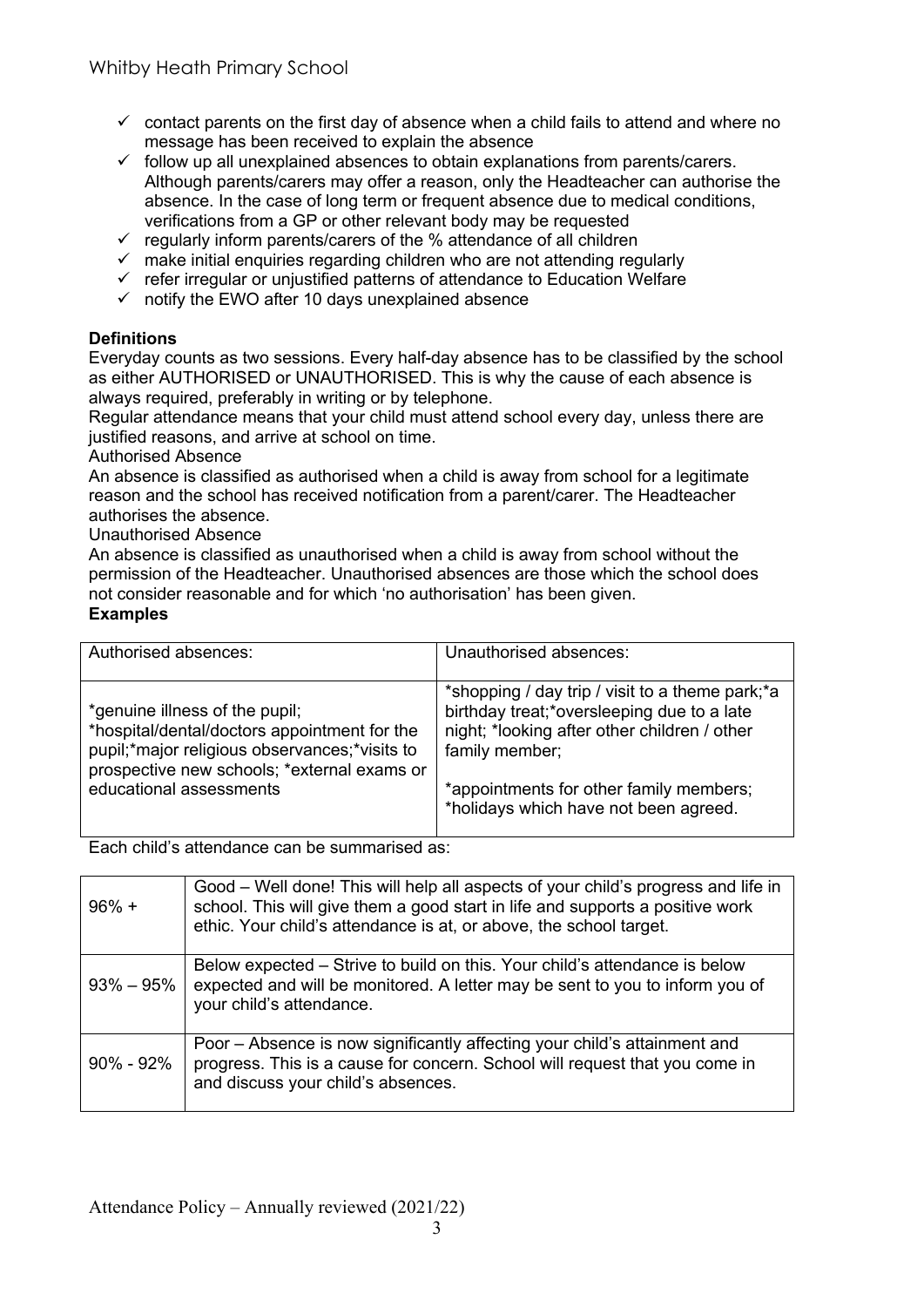| $90\%$ &<br>below | Unacceptable – Absence is seriously affecting attainment and progress and<br>disrupting your child's development. Your child's attendance is now a major<br>concern. It is probable that a referral to Education Welfare Officer will be<br>made and a meeting will be convened at school to put in place strategies to<br>improve attendance rapidly. Legal proceedings may follow. |
|-------------------|--------------------------------------------------------------------------------------------------------------------------------------------------------------------------------------------------------------------------------------------------------------------------------------------------------------------------------------------------------------------------------------|
|-------------------|--------------------------------------------------------------------------------------------------------------------------------------------------------------------------------------------------------------------------------------------------------------------------------------------------------------------------------------------------------------------------------------|

The school and our Education Welfare Officer work closely together and regularly monitor both attendance and punctuality. Non-attendance is an important issue that is treated seriously. However, each case is different and the school acknowledges that no one standard response will be appropriate in every case. Consideration is given to all factors affecting attendance before deciding what intervention strategies to apply.

# **ROLES & RESPONSIBILITIES**

# **Parents**

All children of compulsory school age should receive suitable education, either by regular attendance at school or otherwise. If a child is registered at school, **parents have the primary statutory responsibility for ensuring that their child attends regularly.** In addition to statutory obligations parents have all signed the Home-School agreement that details the parents' responsibilities.

To help fulfil their important role in their child's education, and to be as informed as possible in any communications or discussions with teachers, parents are requested:

- To ensure their child attends school regularly and punctually;
- To notify the School if their child cannot attend for any reason each day of their child's absence before 9.30am
- To work with the School and education welfare service to resolve/alleviate any attendance problems or protracted absence;
- To ensure they obtain 'leave of absence' for their child if required during term time.

# **Pupils**

It is important that children take on some responsibility and understand the importance and impact of good attendance and punctuality on their learning.

•Pupils are actively encouraged to attend school regularly and to arrive punctually at school and at the start of lessons after break.

•Pupils should inform staff if there is a problem that may lead to their absence, e.g. bullying, racism, etc.

•Pupils should use their best endeavours to pass on absence notes from parents to their class teacher and to pass school correspondence to their parents.

# **Head Teacher**

- •To monitor the attendance throughout the school
- •To communicate to parents /carers the attendance policy through newsletters, website etc
- •To communicate and liaise with parents /carers of those children whose attendance and or punctuality is causing concern
- •To monitor and support the welfare of the children in the school
- •To raise the level of attendance of those pupils identified at being at risk / persistent absence
- •To Liaise with the EWO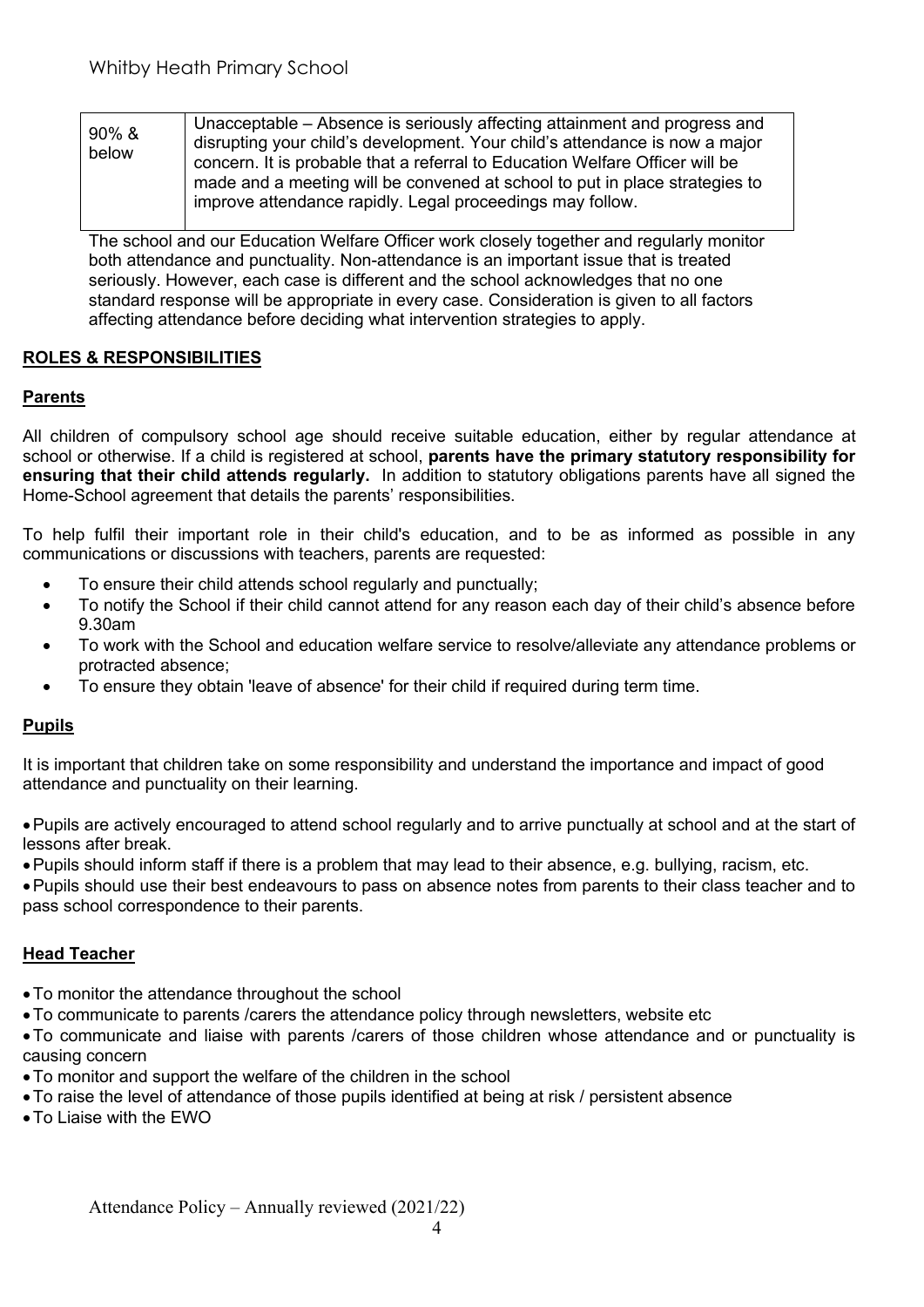# **Class Teachers, Learning Mentors, Admin Team**

- •To monitor the attendance throughout the school
- •To inform the Head Teacher of any child causing concern

•To communicate and liaise with parents /carers of those children whose attendance and or punctuality is causing concern

- •To monitor and support the welfare of the children in their care
- •To monitor and support those children whose attendance or punctuality is causing a concern.

#### **Governors**

The governing body is legally responsible for the attendance register and so is registered with the Data Protection Registrar under the Data Protection Act 1998. However, the Headteacher will manage the day-today running of the School and in so doing takes responsibility for the day-to-day implementation of this policy.

•To monitor and keep a general check on the situation

#### **Educational Welfare Officers (EWO)**

•To support the school in achieving its objectives by following the LA guidelines

# **INFORMING AND IMPLEMENTATION**

Parents / carers will be advised of this policy

- •When their child first starts at Whitby Heath
- •Through newsletters
- In the school prospectus
- •Parent teacher meetings
- •Annual report to parents record of whole year
- •Attendance certificates to outline patterns of absence (when required)

Children will be advised through

•As part of daily registration

•Assemblies – including class attendance weekly awards, 100% certificates each term & badge award Bronze 100% one term silver 100% two terms gold 100% three terms, prize for the best class attendance record over the year.

- •Displays in corridors linked to awards outlined above
- •Through curriculum areas as appropriate

#### **When to Report Absence to the School**

#### **It is expected that parents / carers will provide an explanation if their child is absent on every day the absence occurs before 9.30 am, a telephone message is acceptable**

All absences must be reported on a daily basis. In all cases of absence the parents/carers should:

- $\checkmark$  only keep your child away from school if really necessary. The school will always call and send home an unwell child;
- $\checkmark$  telephone the school at the earliest opportunity to let them know why your child is going to be absent. Please try and phone by 9.30am at the very latest. The office has an answer machine and messages can be left on here;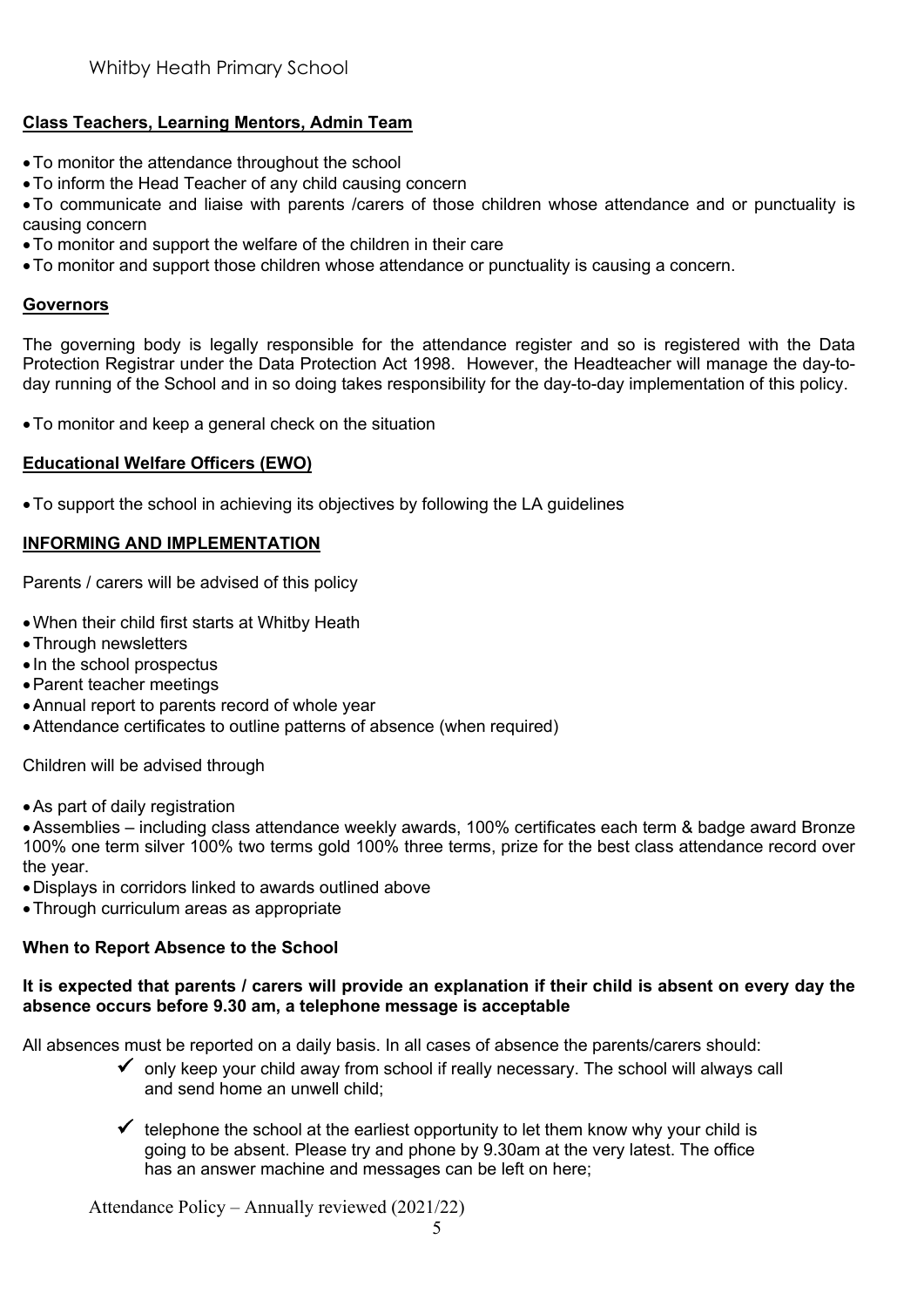- $\checkmark$  please call daily and keep the school informed if more than one day's absence is necessary;
- $\checkmark$  send a note to school explaining the reason for absence;
- $\checkmark$  if medical appointments are absolutely necessary, please bring your child to school for the rest of the school day.

If your child fails to register or is absent and we have not received notification by 9.30am a call will be made to you. This only applies on the first day of absence. It is the parent's/carer's responsibility to call the school each day their child is off school and explain the reason why.

If a child is absent from school with no explanation offered by the parents/carers within two weeks, it becomes an unauthorised absence.

#### **Registers**

Registers provide the twice daily record of attendance of all pupils, they are **legal documents** and may be required in a court of law, e.g. as evidence in prosecution for non attendance at school. At Whitby Heath Primary School, registers are completed via SIMs twice daily.

Pupils **must always** be registered before following any other instructions or activities out of the classroom.

Morning registration opens at 8:55am and will be closed by 9:00am (playground doors and gates are closed at this time) after which a pupil **will be marked absent 0. At 9:00am the register must be closed.**

A child arriving in school **after 9:00am MUST sign in at the School Office,** a late mark will be added, by the Learning Mentor or Admin Team.

**Any child NOT IN SCHOOL AFTER 9:20am will be considered absent without authorisation 'U' unless contact is made by parents / carers giving a reasonable explanation before 9.30am of the day of absence when it will be authorised.** 

If there has been continued concern over the level of absence of a child, – absences will be marked as unauthorised –parents/ carers **will be informed in writing that this will occur**. The exception will be the provision of medical evidence which will be explained in the letter.

#### **Punctuality and Lateness**

Punctuality to school is crucial. Lateness into school causes disruption to that individual's learning and to that of the other children in the class. It is paramount therefore that all children arrive at school on time. Pupils who are late are disrupting not only their own education but also that of others.

School begins at 9:00am but children may enter from 8:45am, the register will be open between 8:45 to 9:00am, after which a late mark will be entered.

If your child arrives after this time they must enter via the school office where they will be signed in.

After 9:20am the register officially closes and a pupil will be coded as 'U' which statistically counts as unauthorised absence.

#### **DID YOU KNOW**

5 minutes late each day = 3 school days lost 10 minutes late each day = 6.5 school days lost 15 minutes late each day = 10 school days lost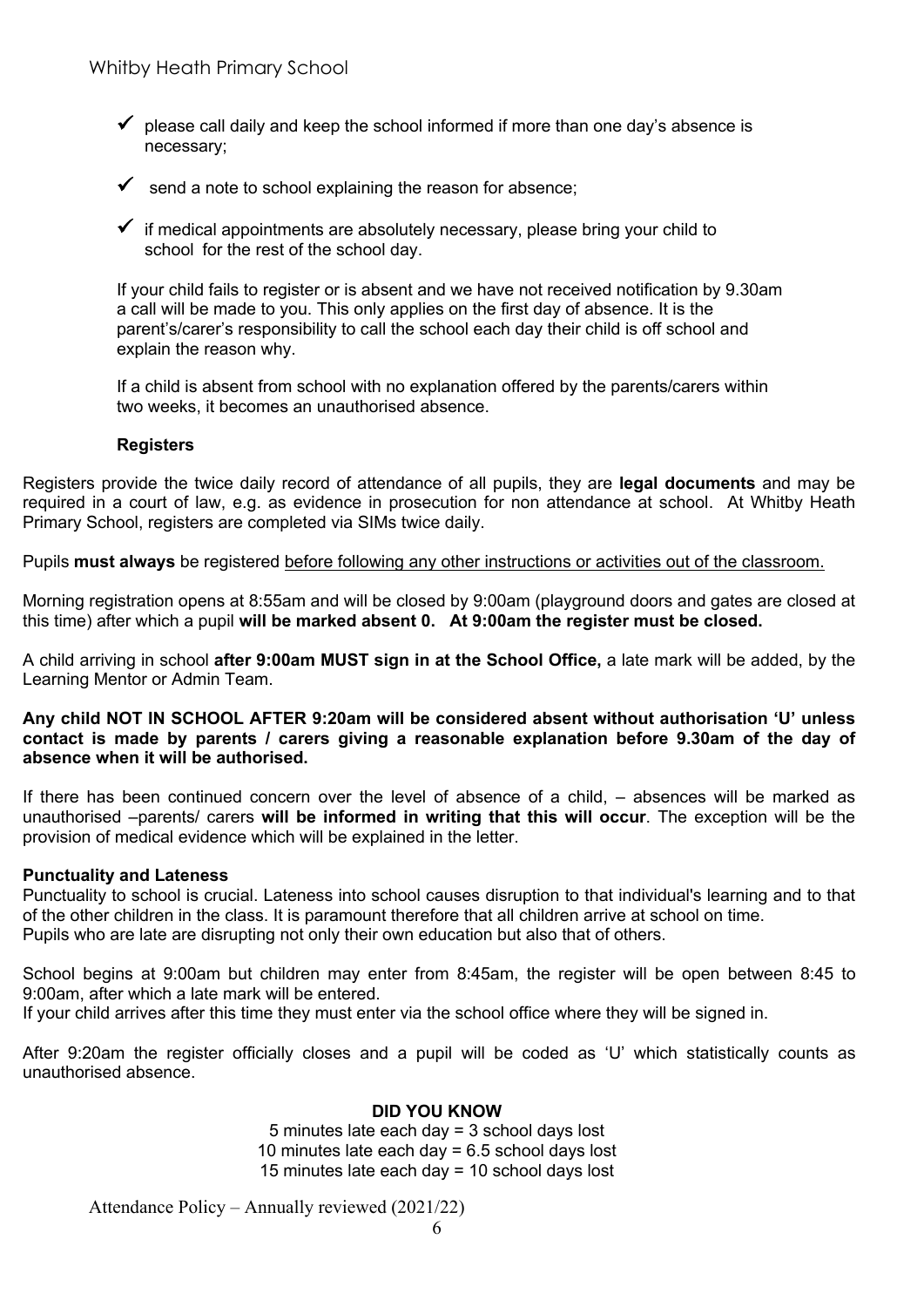20 minutes late each day = 13 school days lost 30 minutes late each day = 19 school days lost

#### **Where persistent lateness or absence gives cause for concern further sanctions may be taken.**

#### **Where a pupil incurs 10 unauthorised absence marks, a fixed penalty notice may be issued.**

#### **Illness, Medical and Dental Appointments**

#### **Parents / carers are encouraged to make general appointments out of school hours**.

A pupil receiving medical treatment on site will be marked 'present'.

If the authenticity of illness is in doubt, the School and the EWOs can consult the School Health Service, or the pupil's GP.

If there are concerns over the amount of absence of a pupil due to illness a meeting will be arranged with parents/ carers by the Head Teacher to seek ways to support the situation, this may include the involvement of the EWO, School Health Advisor or School Paediatrician if deemed appropriate.

The HT may request medical evidence for each absence if a high level of illness absence occurs, parents / carers will be informed of this in writing.

#### **Pupils Leaving During the School Day**

During school hours, the school staff are legally in loco parentis and therefore must know where the pupils are during the school day. Children are not allowed to leave the premises without prior permission from the school.

Whenever possible, parents/carers should try to arrange medical and other appointments outside of school time.

Parents/carers are requested to **confirm in writing,** by letter or email, the reason for any planned absence, the time of leaving, and the expected return time. Children must be signed out on leaving the school and be signed back in on their return. Where a child is being collected from the school, parents/carers are to report to the school office before the child is allowed to leave the site.

If a child leaves the school site without permission, their parents/carers will be contacted. Should the school be unable to make contact with the family it may be appropriate, in certain circumstances, to contact the Police and register the child as a missing person.

#### **Identification and Referral**

Identification is made by the Class Teacher, Learning Mentor or Admin Team for concern over attendance or punctuality. School will make every effort to ensure that the root cause of any lateness is made apparent and appropriate support is sourced. School will be flexible with late attendance due to a young carer's caring role (where this is a regular occurrence provision will be put into place but will not mean lateness is accepted without challenge.)

- 1. High level concerns (e.g. persistent absence or lateness, or an absence with no contact or reason offered by parents) are passed to the Head Teacher. Concerns will be shared with parents either via Class Teacher, Learning Mentor or Head Teacher depending on the level.
- 2. Learning Mentor and Head Teacher meet regularly to review whole school attendance and punctuality and identify any actions required.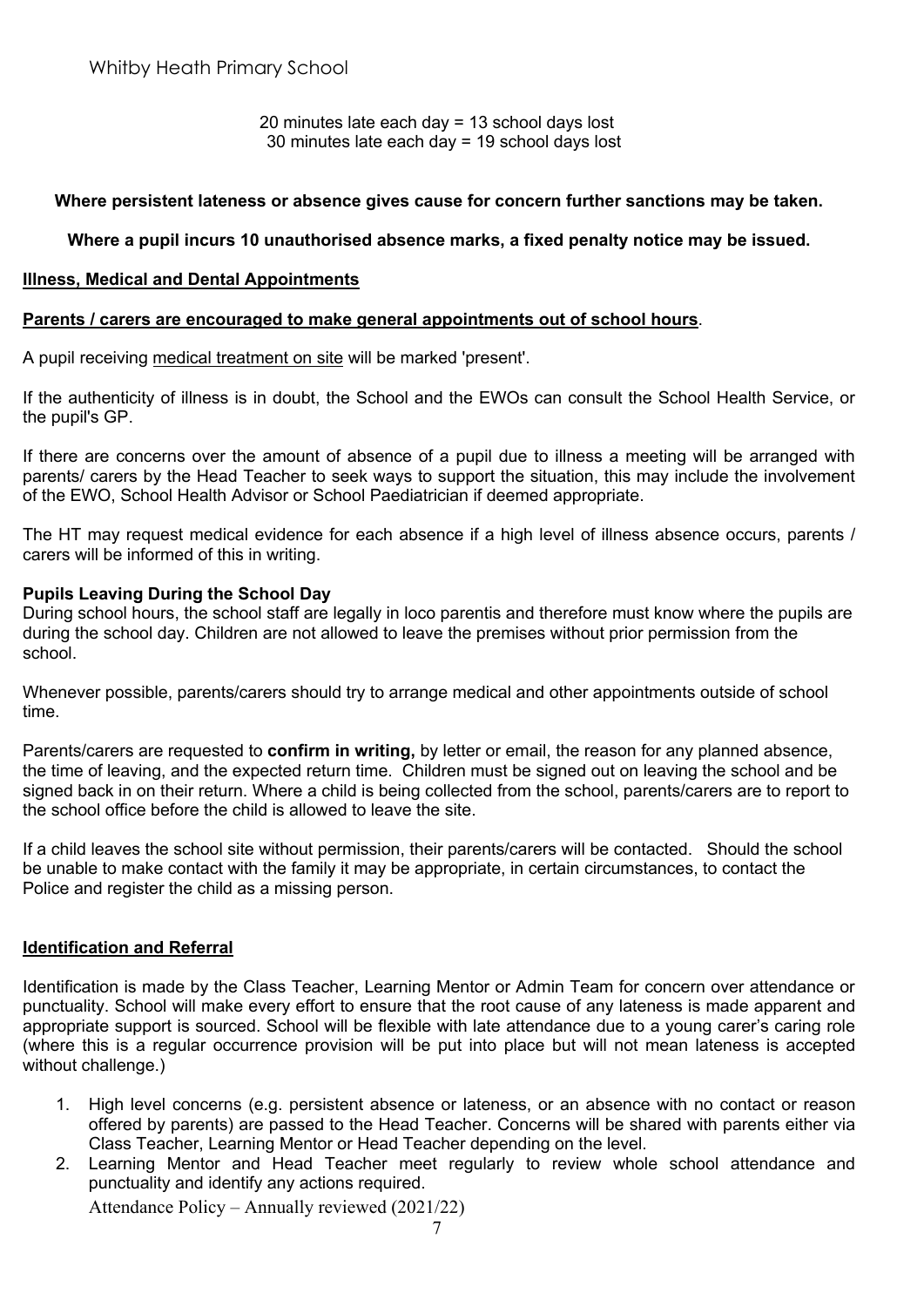- 3. Conversation between parents/ carers and the Class Teacher or Learning Mentor to encourage good attendance and or punctuality.
- 4. Class Teacher or Learning Mentor sharing attendance certificate with parents at parent carer meeting or earlier if necessary, or using the SPTO attendance overview on pupil's record.
- 5. If concerns continue a letter from the HT outlining the concern.
- 6. If there is insufficient improvement then a meeting with HT to discuss concerns and possible support needs to ensure parents / carers in ensuring good attendance and or punctuality, reinforcing the parental responsibility of this.
- 7. If appropriate a 'Panel' meeting with the Learning Mentor and HT to reinforce the importance of good attendance / punctuality.
- 8. If no improvements the HT may request medical evidence for each absence if a high level of illness absence occurs, if there is no improvement.
- 9. Formal proceedings if deemed appropriate.

If deemed appropriate then stages may be omitted in order to safeguard child.

#### **Pupil Exclusion**

A pupil excluded for a fixed period remains on roll and the absence will be treated as authorised as it results from a decision taken by the School - this includes the period whilst any review or appeal is in progress and must continue until the pupil is removed from the school roll. (See Exclusion Policy)

#### **Temporary School Closures**

Where a school has to close due to exceptional circumstances e.g. pandemics, severe weather conditions, fire or other structural damage, unexpected additional polling days no attendance registers are needed. School will inform parents via the school comms texting service, web site and if time appropriate a letter.

No attendance register is needed for in-service training days which will be published through the web site, newsletters and holiday dates (subject to change), with reminders usually sent via a parent text.

#### **REQUEST FOR EXTENDED ABSENCE DURING TERM TIME**

Please be aware that The Education (Pupil Registration) (England) (Amendment) Regulations 2013, which came into effect on 1st September 2013, states that Headteachers may not grant any leave of absence during term time unless there are exceptional circumstances.

Any absence must be requested as far in advance as possible. A form (Application for Leave of Absence during Term Time) will need to be collected from the office and completed.

The guidance from Cheshire West and Chester Council states that if a parent/carer takes their child out of school e.g. on holiday or other unauthorised leave of absence, for 5 days (9 sessions) or more, without the authority of the Headteacher, each parent/carer may be liable to receive a Penalty Notice for each child who is absent.

**The law does not give any entitlement to parents to take their child on holiday during term time**. Any applications for leave of absence must be in exceptional circumstances and the Head Teacher must be satisfied that the circumstances warrant the granting of leave. Parents can be fined by the Local Authority for taking their child on holiday during term time without consent from the school.

EXCEPTIONAL CIRCUMSTANCES may include:

Attendance Policy – Annually reviewed (2021/22) Service leave Family Crisis – bereavement Religious Events **Examinations**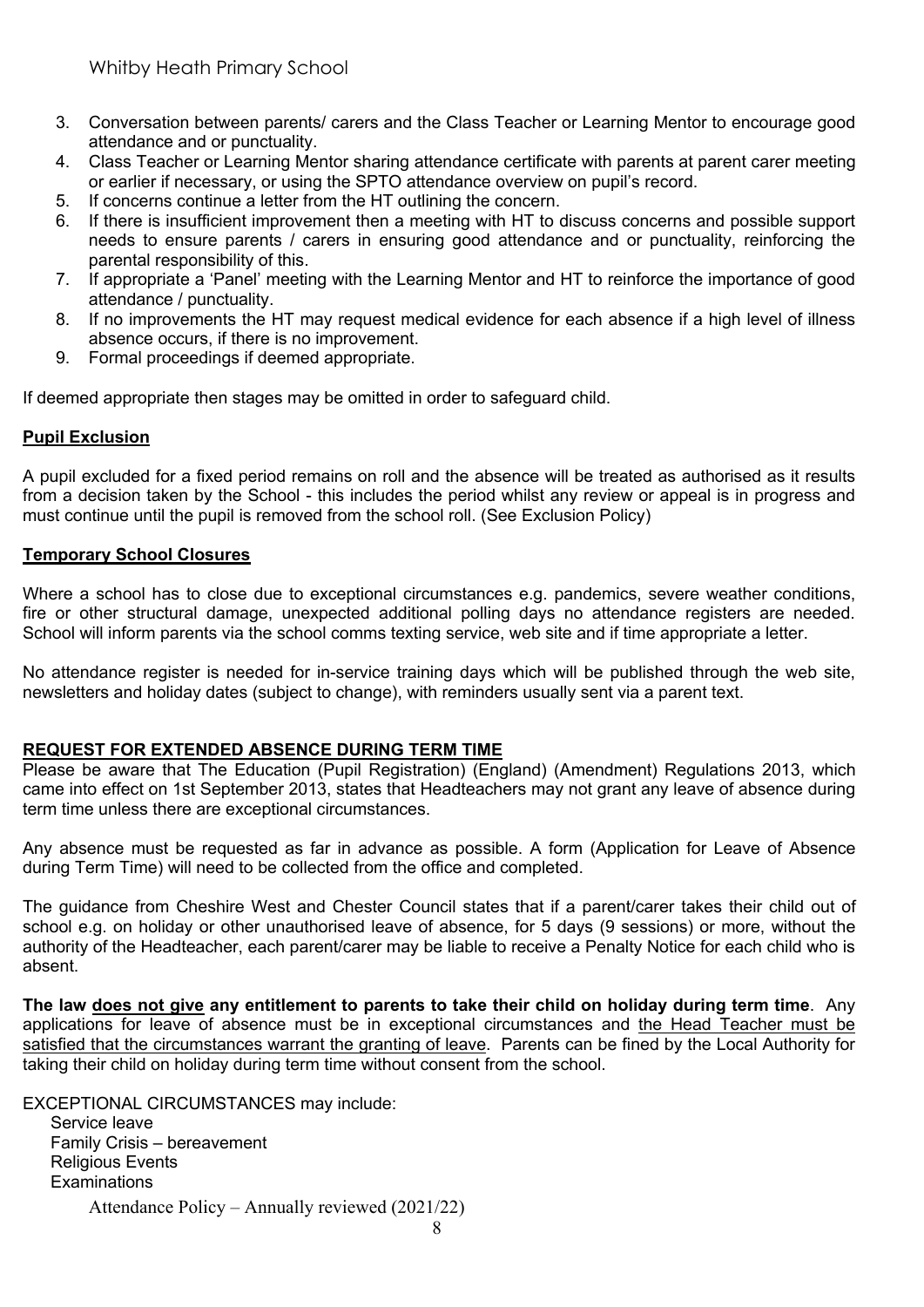Approved sporting activities (including competitions if agreed first with the Head Teacher) Urgent medical appointments (**Routine appointments should be made outside of school hours)**

**Holidays will only be authorised in** *exceptional circumstances* and both schools and Local Authorities are expected to ensure that such circumstances are not that holidays are cheaper during term time.

**Any request must be made via the request for absence form available from the School Office. A request will only be agreed in exceptional circumstances and is at the discretion of the Head Teacher.**

**Parents and Carers are strongly urged to avoid arranging a family holiday during term time. Parents / Carers DO NOT HAVE ANY ENTITLEMENT to take their child out of school for a holiday and will be subject to a fixed term penalty notice if taken.**

# **Leave of Absence Fixed Penalty Notices**

Under existing legislation, each parent/carer commits an offence if a child fails to attend school regularly and the absences are classed as "unauthorised" (those absences for which the Headteacher has not given permission). Depending on circumstances, such cases may result in prosecution under Section 444 of the Education Act 1996.

Regular attendance at school is of such importance that Penalty Notices may be used in the following circumstances where unauthorised absence occurs:

- Unauthorised leave of absence during term time (5 days or 10 sessions or more).
- Where it is judged that a parent/carer is failing to ensure their child"s regular and punctual attendance at school and is failing to engage with any supportive measures proposed by the school or the Education Welfare Service. This may be considered if a child has 10 or more sessions of unauthorised absence during the previous 12 school weeks.
- Unauthorised absence may include a child arriving late after close of registration without good reason.

With the exception of unauthorised 'leave of absence" taken in term time, parents/carers will be sent a formal warning of their liability to receive such a notice before it is issued.

The government has a persistence absence threshold of 10%. The absence threshold of 10% means that if a pupil is absent for 38 sessions (19 days) of school, they are classified as persistently absent. Schools are urged to inform parents of this threshold and to advise parents that fines will be made for persistent absence, unless there is evidence of a justifiable reason for such absence, for example, significant illness. Failure to make payment will result in legal action for failure to ensure regular attendance at school under Section 444 (1) Education Act 1996.

| <b>Timeline</b>                     | <b>Penalty Charges</b>                                                                                                                                              |
|-------------------------------------|---------------------------------------------------------------------------------------------------------------------------------------------------------------------|
| Paid within 21<br>days              | £60 per parent per child                                                                                                                                            |
| After 21 days and<br>before 28 days | £120 per parent per child                                                                                                                                           |
| After 28 days                       | The parent will receive a summons to appear before the Magistrate's<br>Court on the grounds of having failed to secure their child/children's<br>regular attendance |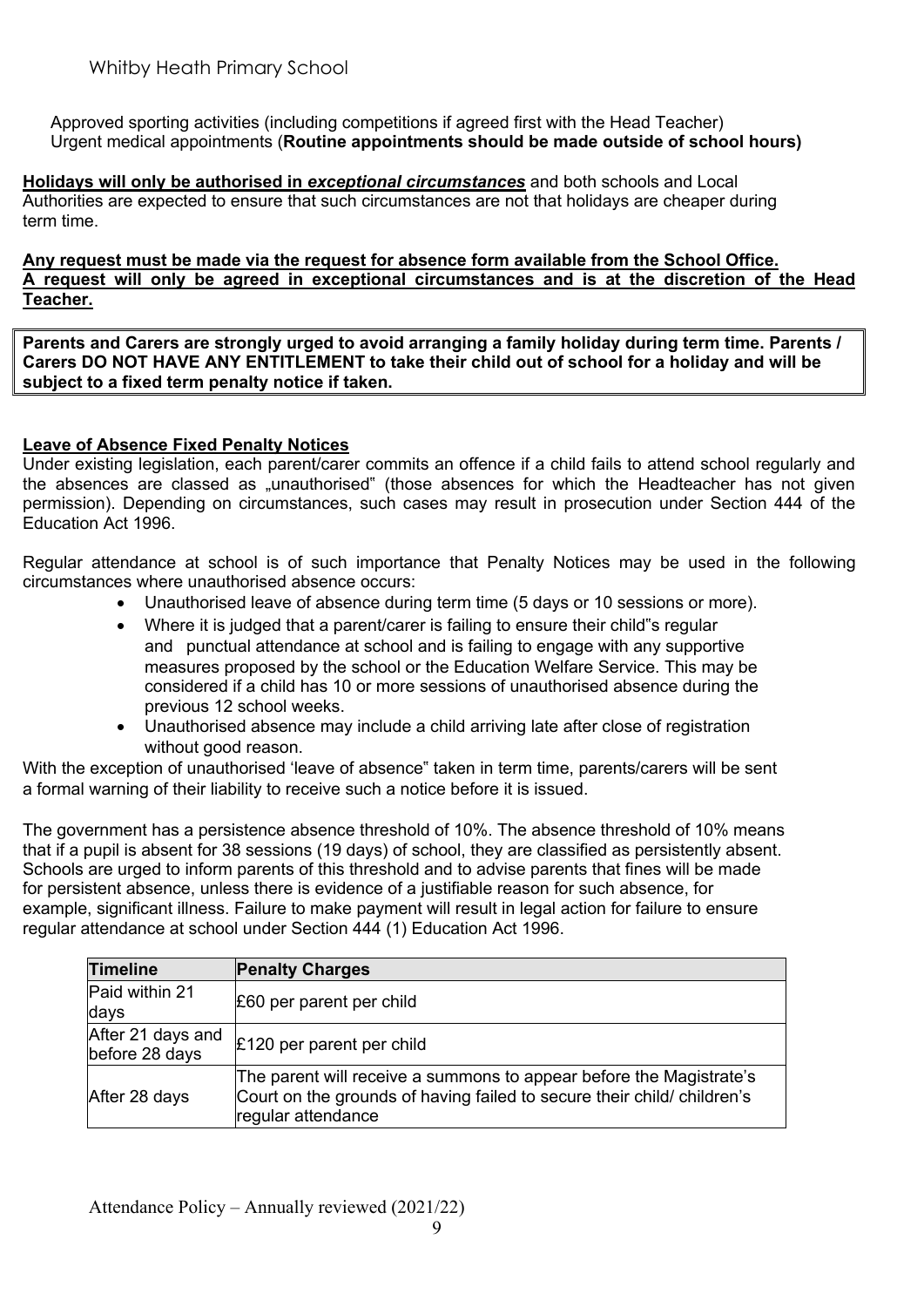If the fine isn't paid within 21 days, it doubles. Although it is the school that serves the fine, it is Cheshire West & Chester council, and their solicitors, who enforce the fine. If there is non payment of the fine after 28 days legal proceedings will be undertaken resulting in possible court proceedings.

A pupil who is absent for longer than 5 days after an agreed return date can be legally removed from the school roll and the parent may be liable to prosecution**.**

A pupil who is absent longer than 20 days after the agreed return date can be legally removed from the school roll and will no longer have a place at this school.

#### **If parents / carers choose to take their child out of school for 5 days or more without approval of the Head Teacher may be issued with a Fixed Penalty.**

# **Missing In Education**

If a child has not been located after 5 days the school will begin to undertake the missing in education procedures.

- 1. Initially following up on the first unexplained day of absence with a text message to the parent.
- 2. If no contact is made a verbal telephone conversation will be attempted to the priority contact
- 3. If this fails contact to the emergency contacts will be attempted. At the discretion of the Head Teacher two member of staff may seek to contact with the family by attending at the known address, if unable to raise a response, a note will be left on a compliment slip to contact school as a matter of urgency.
- 4. If no contact is made the EWO will be contacted and a letter written and posted first class to attempt contact.
- 5. If no contact is made stage 2 of CME will be undertaken
- 6. If after 20 days the child will be removed from roll and CME 3 will be passed to the lead EWO. This will be undertaken in consultation with the FWO.

# **Public Performances**

The Local Authority must licence a pupil aged 5 - 16 to take part in a public performance. Licensed participation should therefore clearly be treated as authorised absence.

# **What can Parents / Carers do to help**

- Let the school know as soon as possible why your child is absent -**before 9.30am on each day of absence**
- Reinforce to your child the importance of attending school
- Always be punctual
- Do not allow your child to have time off school **unless it is really necessary** If an absence is required i.e. a family bereavement or wedding, religious event etc **ensure a request for absence is completed**
- Ensure family holidays are booked **during the school holidays** (see website for term time dates, newsletters) **these will NOT BE AUTHORISED and may result in a fine (see above)** exceptions at the Head Teachers discretion.

#### **If you are worried about your child's attendance at school what can you do?**

- Talk to your child; it may be something simple
- Talk to the Class Teacher, Learning Mentor or Deputy or Head Teacher in school

**The school aims to have ALL pupils attending regularly and punctually and parents / carers need to know that should their child fail to attend in this way then the matter will be referred to the Education Welfare Service and may be subjected to a fixed term penalty notice.**